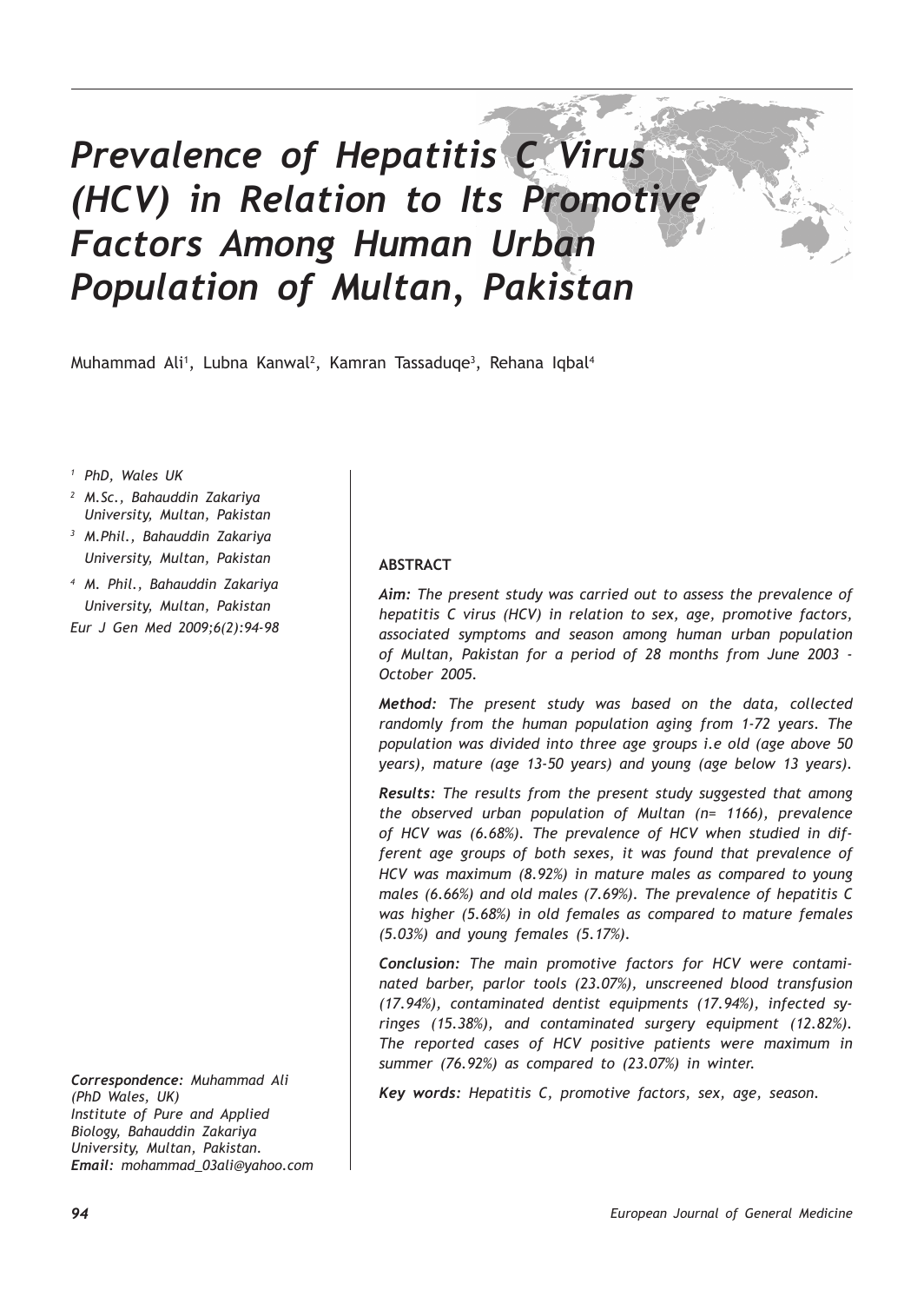#### **INTRODUCTION**

Hepatitis is primarily caused by infection with one of at least five different viruses, each of which has a different epidemiologic pattern of transmission, a different clinical outcome and a different mean of prevention. According to Seegar and Mason (1), Kamal (2) different viruses including hepatitis A, B, C, D, E and G cause viral infections of human liver. Hepatitis C virus was identified in 1989 when its genome was isolated from the plasma of a chimpanzee, experimentally infected with blood borne non-A, non-B Hepatitis virus. It is the most common cause of post-transfusion and community acquired non-A, non-B Hepatitis and cryptogenic cirrhosis worldwide (3). In the late 1970s, reports of primates after exposure to HCV infected human serum followed by a subsequent report of HCV infection after a needle stick injury resulted in the identification of Hepatitis C as a distinct and transmissible Hepatitis virus (4). The children and adults are at equal risk of becoming infected with HCV. An estimated 100 million individuals worldwide are chronically infected with HCV. High prevalence rates have been found in Southeast Asian countries, such as Thailand, Malaysia and India (5,6). Hepatitis C is also the most common chronic blood borne infection in the U.S. In the United States HCV causes an estimated 10,000 deaths annually (7). An estimated 20% of persons with chronic Hepatitis C virus infection develop cirrhosis over the course of 25 years.

The children become infected with HCV through a variety of means including perinatal HCV infection and person to person transmission during the first five years of life. Maternal infant transmission is not common. In most studies only 5 percent of infants born to infected women become infected. The disease in newborns is usually mild and free of symptoms. The risk of maternal infant spread rises with the amount of virus in the mother's blood and with complications of delivery such as early rupture of membranes and fetal monitoring. Breast feeding has not been linked to spread of HCV (8). The acute and chronic consequences of hepatitis C virus infection are among t he major health problems in Pakistan. Many chronically infected persons are at risk of long term sequel, such as chronic liver disease and primary hepatocellular carcinoma. Hepatitis C virus infection has different clinical manifestations depending on the patient's age at infection, immune status and the stage at which the disease is recognized. During the incuba-

tion phase of the disease, patients may feel unwell with possible nausea, vomiting, diarrhea, anorexia and headache. Patients may then become jaundiced although low-grade fever and loss of appetite may improve. Epidemiological studies conducted in the past have provided data regarding the prevalence of HBV and HCV in different parts of the world. But few studies are available in Pakistan. The prevalence of Hepatitis C infection is high in Pakistan and nation wide efforts are required to identify people who may have been infected with HBV and HCV (9). The present study was carried out to assess prevalence of Hepatitis C virus (HCV) in relation to sex, age, promotive factors, associated symptoms and season among human urban population of Multan, Pakistan.

### **MATERIALS AND METHODS**

The present study was carried out for a period of 28 months from June 2003 to October 2005. Blood samples of 556 males and 610 females of different age groups were collected randomly from the population. The male population was divided into three age groups i.e. old male (age above 50 years), mature male (age 13 - 50 years) and young male (age below 13 years). The female population was also divided into similar three groups. Efforts were made to include samples of all those persons who were willing to cooperate in carrying out the purpose of present study and were apparently normal, without any diagnosis of hepatitis C or freshly diagnosed. Blood was withdrawn by vene-puncture of arm vein. Three ml of blood sample was used for antibody titer evaluation. The estimation was carried out immediately after the collection of blood samples by using rapid chromatographic immunoassay from Acon Laboratories USA for the qualitative detection of hepatitis C surface antigen in serum or plasma. During testing, the serum or plasma samples reacts with the dye conjugate (mouse anti HCV antibody colloidal gold conjugate) which has been pre coated in the test device. The mixture migrates upward on the membrane chromatographically by capillary action to react with anti HCV antibodies on the membrane and generate a red line. Presence of this red line indicates a positive result, while its absence indicates a negative result. Regardless of the presence of HCV, as the mixture continues to migrate across the membrane to the immobilized goat anti mouse region, a red line at the control line region always appears. The presence of this red line serves as verification for sufficient sample volume and proper flow and as control for the reagents. Serum was obtained from the clot of red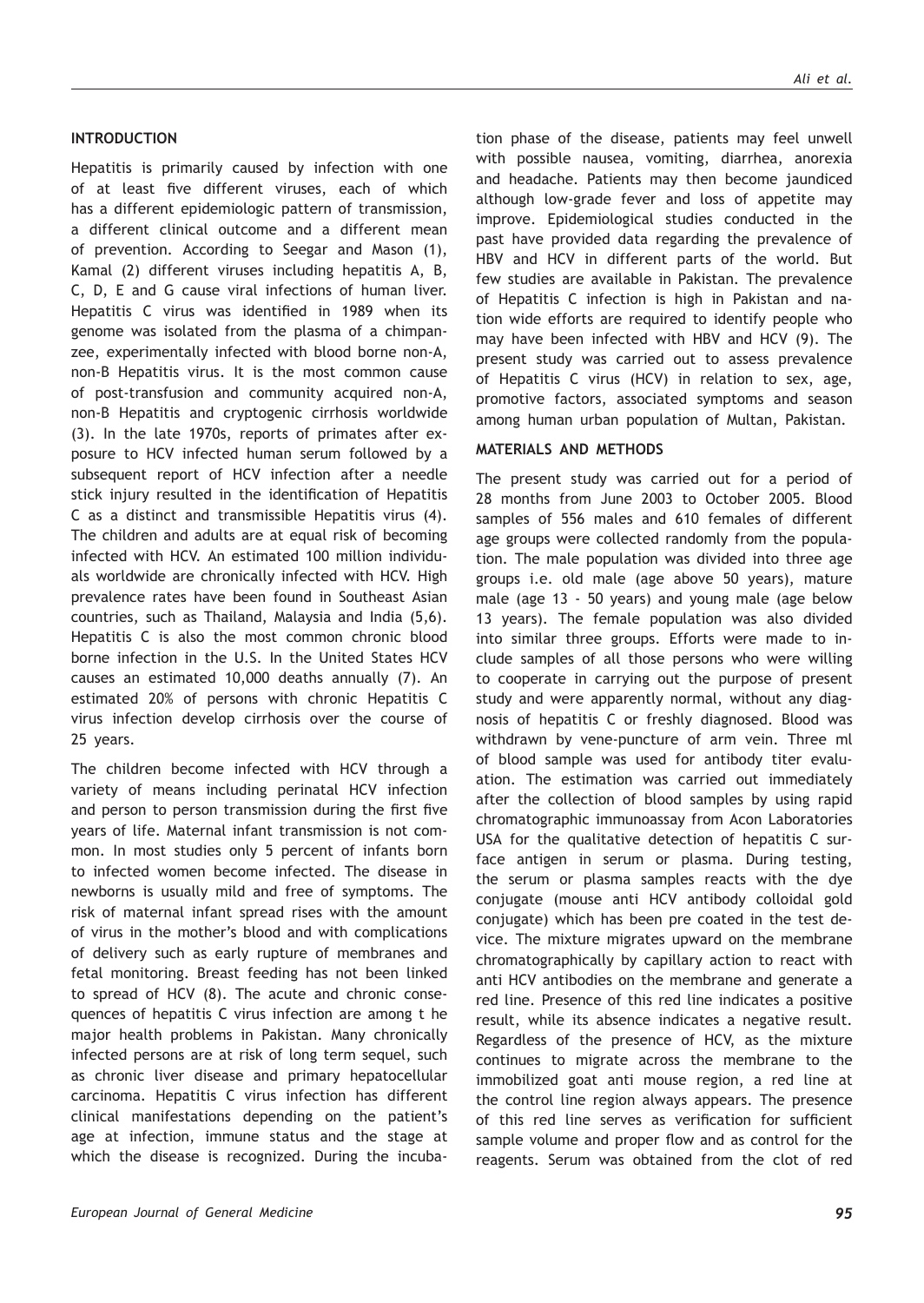cells immediately after collection of blood samples to avoid hemolysis. Only clear, non-hemolyzed specimens were used. Vacuum tubes were used for the collection of serum or plasma. The HCV device used was when compared with a leading commercial RIA and EIA test of HCV the correction between these two systems was 98%. Specificity of HCV test device was also tested with laboratory strains of hepatitis A and B. They all yielded negative results. The presenting complaints, symptoms and the history of the subjects with a special emphasis on personal past history was also noted. The study was approved by the local ethical committee.

# **RESULTS**

The results from the present study suggested that among the observed urban population of Multan (n=1166), prevalence of HCV was 6.68% (Table 1). The prevalence of HCV when studied in different age groups of both sexes, it was found that prevalence of HCV was maximum (8.92%) in mature males as compared to young males (6.66%) and old males (7.69%). The results suggested that among the observed female population, prevalence of HCV was higher (5.68%) in old females as compared to mature females (5.03%) and young females (5.17%) (Table1). The predominant symptoms with HCV were elevated Bilirubin + elevated liver enzymes (17.94%), yellowish eyes + skin coloration (15.39%) and dark yellow urine +diarrhea (10.25%). The associated symptoms with HCV were fever (15.38%), vomiting (12.82%), loss of appetite (7.69%), stomach pain (5.12%) and tiredness (2.56%). The results also show that (56.41%) patients were although carrier of HCV had no symptom (Table 2). The main promotive factors for HCV were contaminated barber, parlor tools (23.07%), unscreened blood transfusion (17.94%), contaminated dentist equipments (17.94%), infected syringes (15.38%), and contaminated surgery equipment (12.82%). In (12.82%) of cases the promotive factors were not defined (Table 3). The reported cases of HCV positive patients were maximum in summer (76.92%) as compared to (23.07%) which were reported in winter.

## **DISCUSSION**

Hepatitis is a public health problem worldwide. According to Gow and Mutimer (10) viral hepatitis is the major cause of chronic liver disease worldwide. The hepatitis C virus is a small, enveloped RNA virus with a positive- sense single stranded genome of approximately 9600 nucleotides. The viral nucleocapsid consists of the core protein and the viral genomic RNA enveloped by a bilayer of two glycoproteins. The HCV genome contains a single open reading frame flanked at each end by untranslated region (12-14). HCV is transmitted through percutaneous or parenteral contact with infected blood, blood products or body fluids and by sexual intercourse (12-14). In the United States before 1991, the leading mode of transmission was receipt of HCV contaminated blood transfusion due to the use of shared, unsterilized or poorly sterilized needles and syringes. However, after the introduction of routine blood screening in1990 and direct testing for HCV in 1992, transfusion related HCV infection has declined dramatically (15). With the introduction of routine blood screening in 1992 Hepatitis C has virtually disappeared. At present, injection drug use is the most common risk factor for the disease. Hepatitis C exposures among injection drug users have been reported to be higher than 50% compared to 10% in the same general population (16). Case control studies have identified other possible risk factors for the transmission of HCV including health care employment, unprotected sexual intercourse with multiple partners, low socioeconomic status, exposure to household members with a history of HCV, and perinatal transfer. Maternal infant transmission is not common. In most studies, only 5% of infants born to infected women become infected. The disease in newborns is usually mild and free of symptoms. The risk of maternal infant spread rises with the amount of virus in the mother's blood and with complications of delivery such as early rupture of membranes and fetal monitoring. Breast-feeding has not been linked to spread of HCV (8). Surveys also show sexual partners of Hepatitis C patients are less than 5% infected with HCV. Testing sexual partners for anti HCV is also very important. People with multiple sex partners should be advised to follow safe sex practices, which should protect against Hepatitis C as well as Hepatitis B and HIV (8). Other known risk factors include exposure to the virus from cuts, wounds, or medical injections or procedures, ear piercing, acupuncture, tattoos, and cultural tradions involving blood contact. The use of inadequately sterilized undisposable medical materials e.g. needles and scalpels has also been shown to transmit HCV. Inadvertent needle stick injuries and lack of application of universal precautions may be contributing factors. About 80% of HCV positive surgical operation room personnel in a hospital in Pakistan had more than four needle stick injuries per year in five years (17). In one Pakistani community HCV prevalence was 6.5% and individuals who received more therapeutic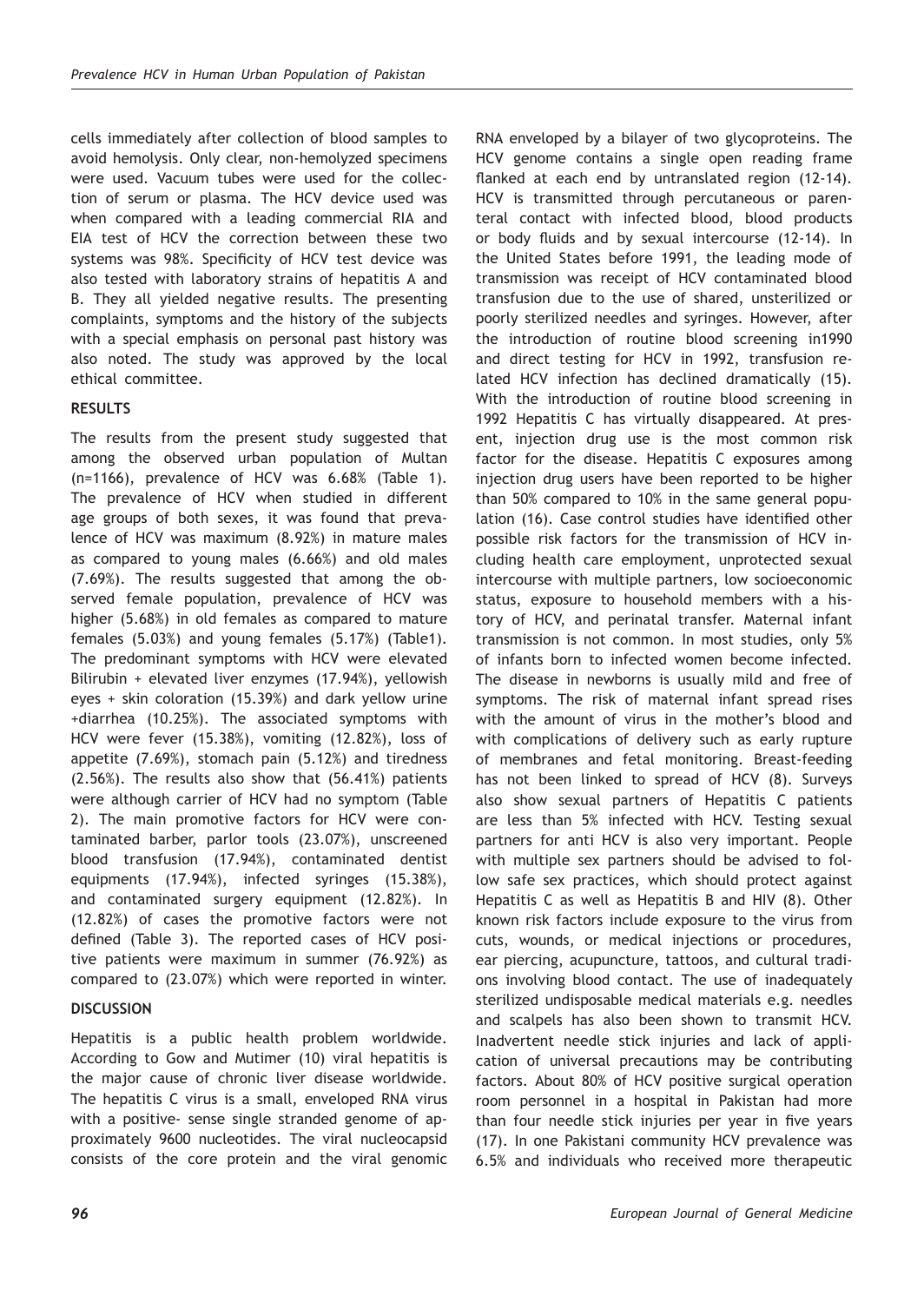| Type       | Age       | Sex          | n    | <b>Normal</b> | Hepatitis C |
|------------|-----------|--------------|------|---------------|-------------|
| Positive   |           |              |      |               |             |
| Old        | > 50      | $\mathcal M$ | 130  | 120           | 10(7.69%)   |
| Mature     | $13 - 50$ | M            | 336  | 306           | 30(8.92%)   |
| Young      | < 13      | M            | 90   | 84            | 06 (6.66%)  |
| Old        | > 50      | Fe           | 176  | 83            | 10(5.68%)   |
| Mature     | $13 - 50$ | Fe           | 318  | 302           | 16 (5.03%)v |
| Young      | < 13      | Fe           | 116  | 110           | 06 (5.17%)  |
| Total      |           |              |      |               |             |
| Percentage |           |              |      |               |             |
|            |           |              | 1166 | 1088          | 78          |
|            |           |              |      |               | 6.68%       |

|              |           |     |                        | No                   | Fever  | Loss of<br>appetite | <b>Stomach</b><br>pain | <b>Tiredness</b> | Vomiting |
|--------------|-----------|-----|------------------------|----------------------|--------|---------------------|------------------------|------------------|----------|
| Type         |           | Sex | <b>HCV</b><br>positive | symptom<br>(carrier) |        |                     |                        |                  |          |
|              | Age       |     |                        |                      |        |                     |                        |                  |          |
| Old          | > 50      | M   | 10                     | 04                   | 02     | 02                  | 0                      | 0                | 02       |
| Mature       | $13 - 50$ | M   | 30                     | 18                   | 04     | 02                  | 02                     | 02               | 02       |
| Young        | < 13      | M   | 06                     | 02                   | 02     | 0                   | 0                      | 0                | 02       |
| Old          | > 50      | Fe  | 10                     | 06                   | 02     | 0                   | 0                      | $\Omega$         | 02       |
| Mature       | $13 - 50$ | Fe  | 16                     | 08                   | 02     | 02                  | 02                     | 0                | 02       |
| Young        | < 13      | Fe  | 06                     | 06                   | 0      | 0                   | 0                      | 0                | 0        |
| <b>Total</b> |           |     |                        |                      |        |                     |                        |                  |          |
| % Age        |           |     | 78                     | 44                   | 12     | 06                  | 04                     | 02               | 10       |
|              |           |     |                        | 56.41%               | 15.38% | 7.69%               | 5.12%                  | 2.56%            | 12.82%   |

|             |           |     |            | Contaminated      |                 |              |              |              |          |
|-------------|-----------|-----|------------|-------------------|-----------------|--------------|--------------|--------------|----------|
|             |           |     |            | <b>Unscreened</b> | <b>Infected</b> | barber       | Contaminated | Contaminated | (Not     |
|             |           |     | <b>HCV</b> | blood             | syringes        | ÷            | surgery      | dentist      |          |
| <b>Type</b> | Age       | Sex | positive   | transfusion       |                 | Parlor tools | equipments   | equipments   | defined) |
| Old         | > 50      | M   | 10         | 02                | 02              | 04           | 0            | 02           | 0        |
| Mature      | $13 - 50$ | M   | 30         | 04                | 04              | 08           | 02           | 08           | 04       |
| Young       | < 13      | M   | 06         | 0                 | 02              | 02           | 02           | 0            | 0        |
| Old         | > 50      | Fe  | 10         | 04                | 0               | 0            | 02           | 02           | 02       |
| Mature      | $13 - 50$ | Fe  | 16         | 02                | 02              | 04           | 02           | 02           | 04       |
| Young       | < 13      | Fe  | 06         | 02                | 02              | 0            | 02           | 0            | 0        |
| Total       |           |     |            |                   |                 |              |              |              |          |
| % age       |           |     | 78         | 14                | 12              | 18           | 10           | 14           | 10       |
|             |           |     |            | 17.95%            | 15.38%          | 23.07%       | 12.82%       | 17.95%       | 12.82%   |